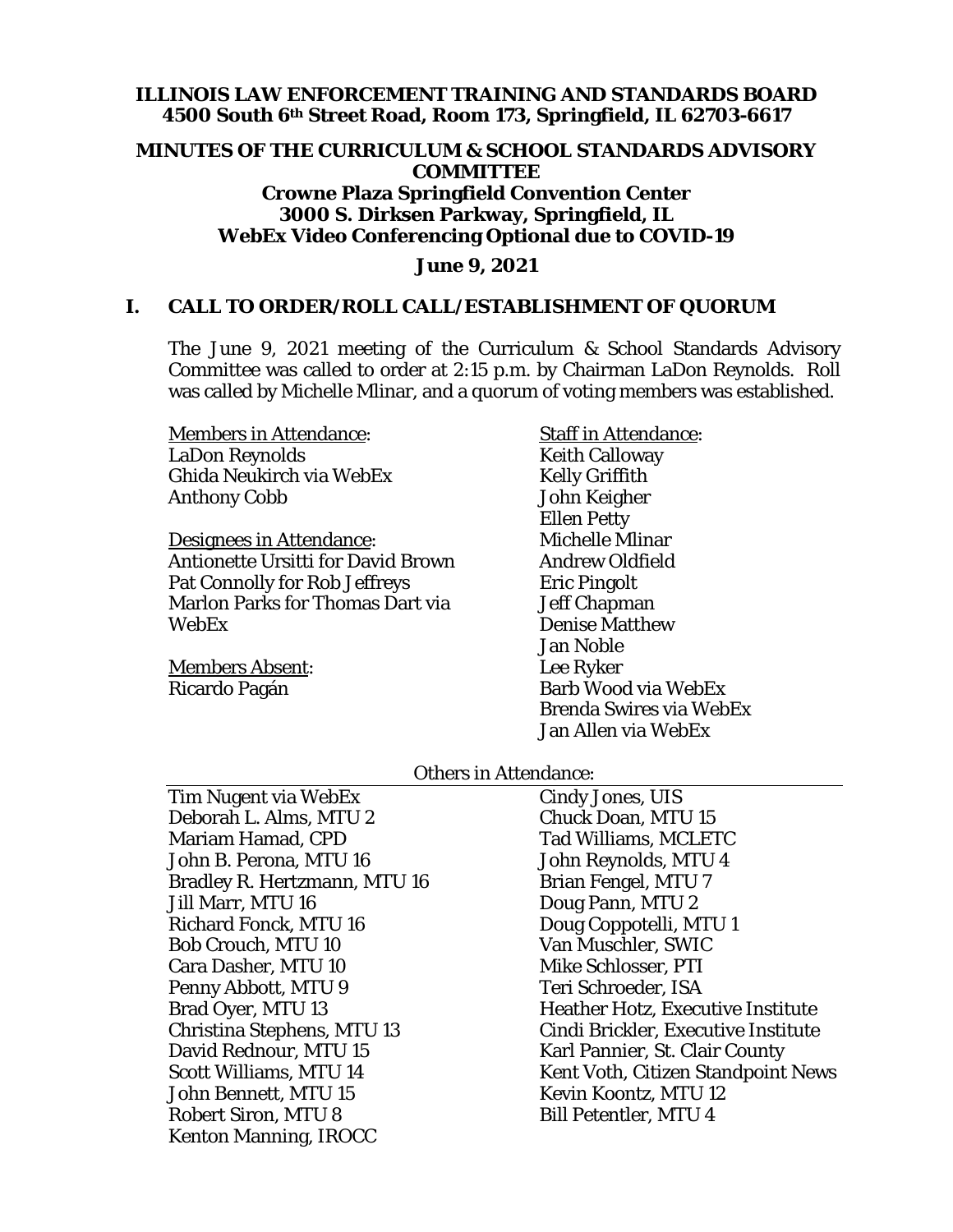Due to WebEx format, there is no available listing of all guests listening in on the meeting.

## **II. APPLICATION FOR SCHOOL/COURSE CERTIFICATION**

## A. Illinois Sheriff's Association

- 1. 2021 Sheriffs Winter Training The Pain Behind the Badge Hours: 3 hours Course Dates: February 2021 (retroactive)
- 2. 2021 Sheriffs Winter Training Legal/Legislative Update Hours: 2 hours Course Dates: February 2021 (retroactive)

Chairman Reynolds turned the meeting over to Counsel Kelly Griffith. Griffith stated the Illinois Sheriffs' Association submitted the two courses listed above to be certified. Neukirch asked if the Legal/Legislative update is for supervisors only. Teri Schroeder, Illinois Sheriff's Association, explained it is related to HB3653 for Sheriffs only. Schroeder stated they had submitted a third course for Officer Wellness that is not listed on the agenda. Griffith stated she believes it was approved through LETM, she will check and if it is not she will bring it to the September meeting.

### *Motion was made by Neukirch, seconded by Cobb, and carried by all members present to approve the certification of the two Illinois Sheriffs' Association courses.*

- B. Chicago Police Department
	- 1. De-Escalation, Response to Resistance & Use of Force Communications Hours: 8 hours Course Dates: April 2021 & Ongoing (retroactive)
	- 2. De-Escalation, Response to Resistance & Use of Force Procedures Hours: 8 hours Course Dates: April 2021 & Ongoing (retroactive)
	- 3. 2021 Officer Wellness Training Hours: 8 hours (3 offerings each week) Course Dates: June 1 – December 31 2021
	- 4. Custodial Escort (4-Part Online) Hours: 8 hours Course Dates: No dates provided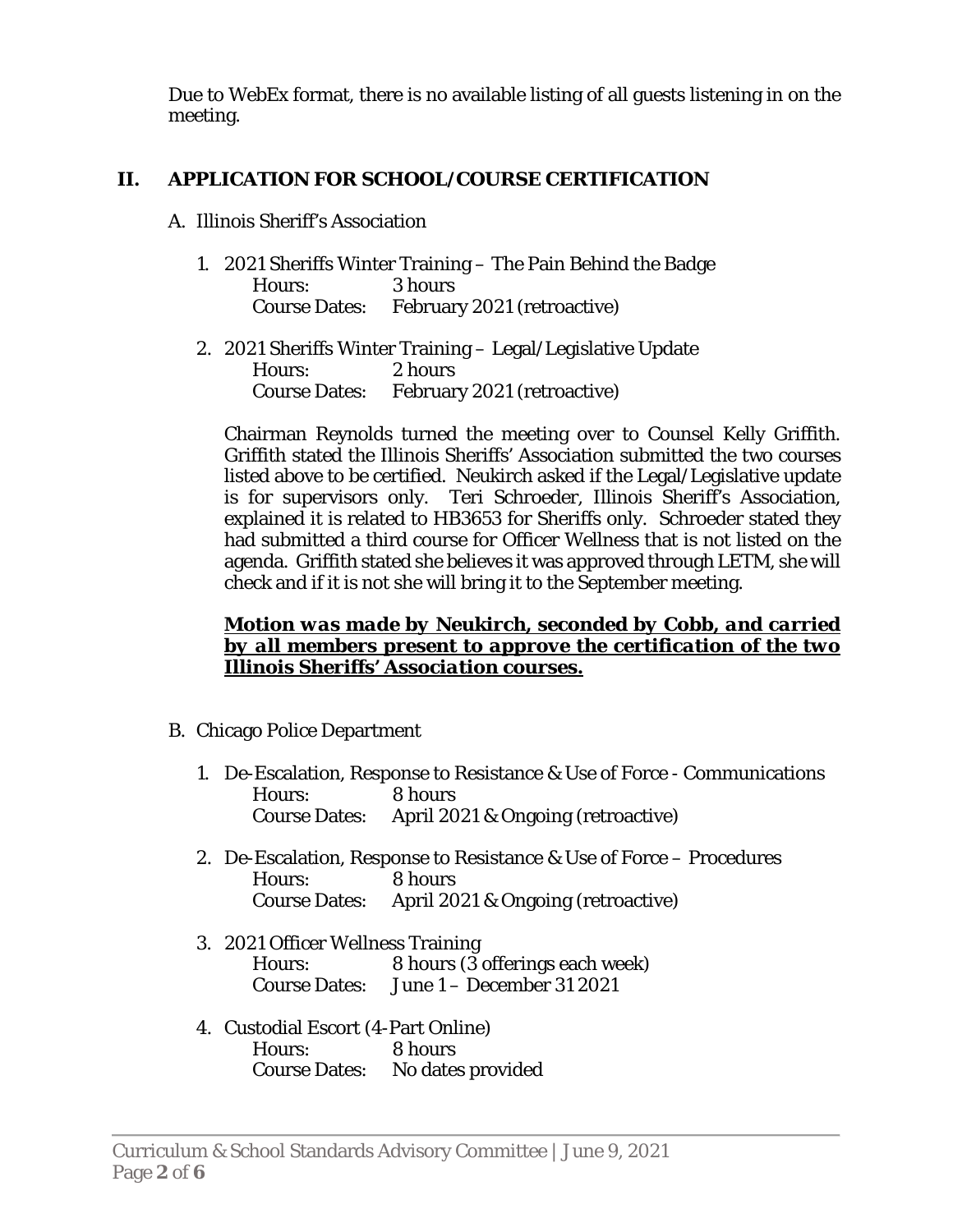5. Community Policing Training

 Hours: 8 hours Course Dates: April 2021 & Ongoing (retroactive)

Reynolds stated Chicago Police Department has submitted five courses for certification. Griffith indicated there are several pages with course descriptions under Tab F in the binder, and the full curriculum was delivered to each Board member on a thumb drive. Sergeant Mariam Hamad, Chicago Police Department, approached the podium to assist with questions, seeing none Reynolds asked for a motion to approve.

*Motion was made by Pat Connolly, seconded by Cobb, and carried by all members present to approve the certification of the five Chicago Police Department courses.* 

## **III. UNFINISHED BUSINESS**

None

### **VI. NEW BUSINESS**

A. Certification of In-Service training courses submitted through the Mobile Team Units & Executive Institute from March 2021 – May 2021 reflected in Tab F.

Griffith stated under Tab F of the meeting binder there is a list of In-Service Specialized Courses that were completed from March through May of 2021 through the Mobile Team Units and the Executive Institute, she asked for the list of courses to be certified.

### *Motion was made by Neukirch, seconded by Cobb, and carried by all members present to approve the certification of the In-Service Specialized Courses.*

B. Approval of Lead Homicide Investigators 32-Hours

Griffith asked for the approval of the Lead Homicide Investigators 32-Hours Continuing Education Courses submitted from March 2021 through May 2021.

*Motion was made by Cobb, seconded by Connolly, and carried by all members present to approve the certification of the Lead Homicide Investigators 32-Hours Continuing Education Courses.*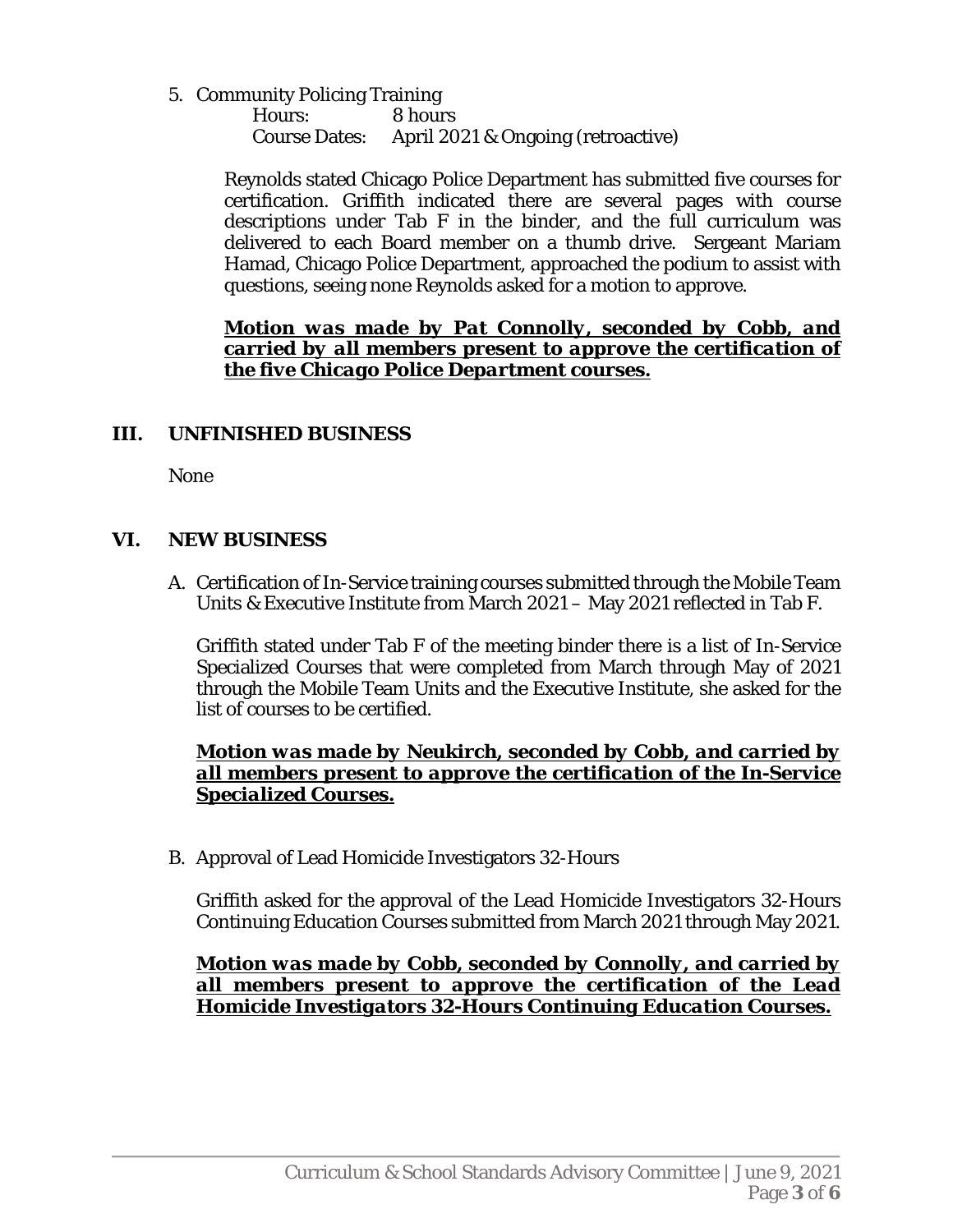C. Recommendation for Revisions: PT to FT 80-Hour Transition

Griffith reviewed a report prepared by The Project for Public Safety and Justice, Institute for Legal, Legislative, and Policy Studies Institute for Legal at University of Illinois Springfield listed under Tab F in the meeting binder. Griffith is asking the committee to accept their recommendations, which include changes to the 80-Hour Transition Course, Law for Police, and the equivalency exam, and allow the Board to move forward with the changes. These changes will be made along with updates to the Basic Law Enforcement curriculum (BLE), the Basic Correctional Officer curriculum (BCO) and the Court Security Officer Training (CSO).

### *Motion was made by Cobb, seconded by Connolly, and carried by all members present to approve the PT to FT 80-Hour Transition Course and Law for Police Revisions.*

- D. Update on Curriculum Changes: SAFE-T Act and the Trailer Bill House Bill 3443, Senate Amendment 5
	- 1. Basic Law Enforcement Academy curriculum changes (effective July 1, 2021)

Griffith explained the new Trailer Bill to the SAFE-T Act, which has passed both houses and is anticipated to be signed. Changes include mandated Crisis Intervention Training, 12 hours of scenario-based role playing, 6 hours of use of force techniques, including de-escalation, specific training on officer safety techniques including cover, concealment and time, and at least 6 hours training on high risk traffic stops.

The BLE, BCO and CSO curriculums are currently being revised and updated by the UIS team. Almost all of items included in the new law are currently included in the 560-hour curriculum. These changes are effective January 1, 2022. Griffith went on to explain the areas of curriculum impacted by the new law.

With the changes effective July 1, the curriculum and the test bank both need to be updated. The class graduating July  $2<sup>nd</sup>$  will take the current exam, all other classes will be given the revised exam.

The change in the Use of Force law is effective July 1, 2021, some of the others are effective July 1, 2022 and July 1, 2023. Early next week Griffith will be sending information to the academies with the changes to the curriculum which must be made by July 1, 2021. The academies will need to make the changes and present the new information for any class starting or already going on that date. The changes effective July 1, 2021, and any that are effective July 1, 2022, will be formally added to the BLE curriculum by the UIS team.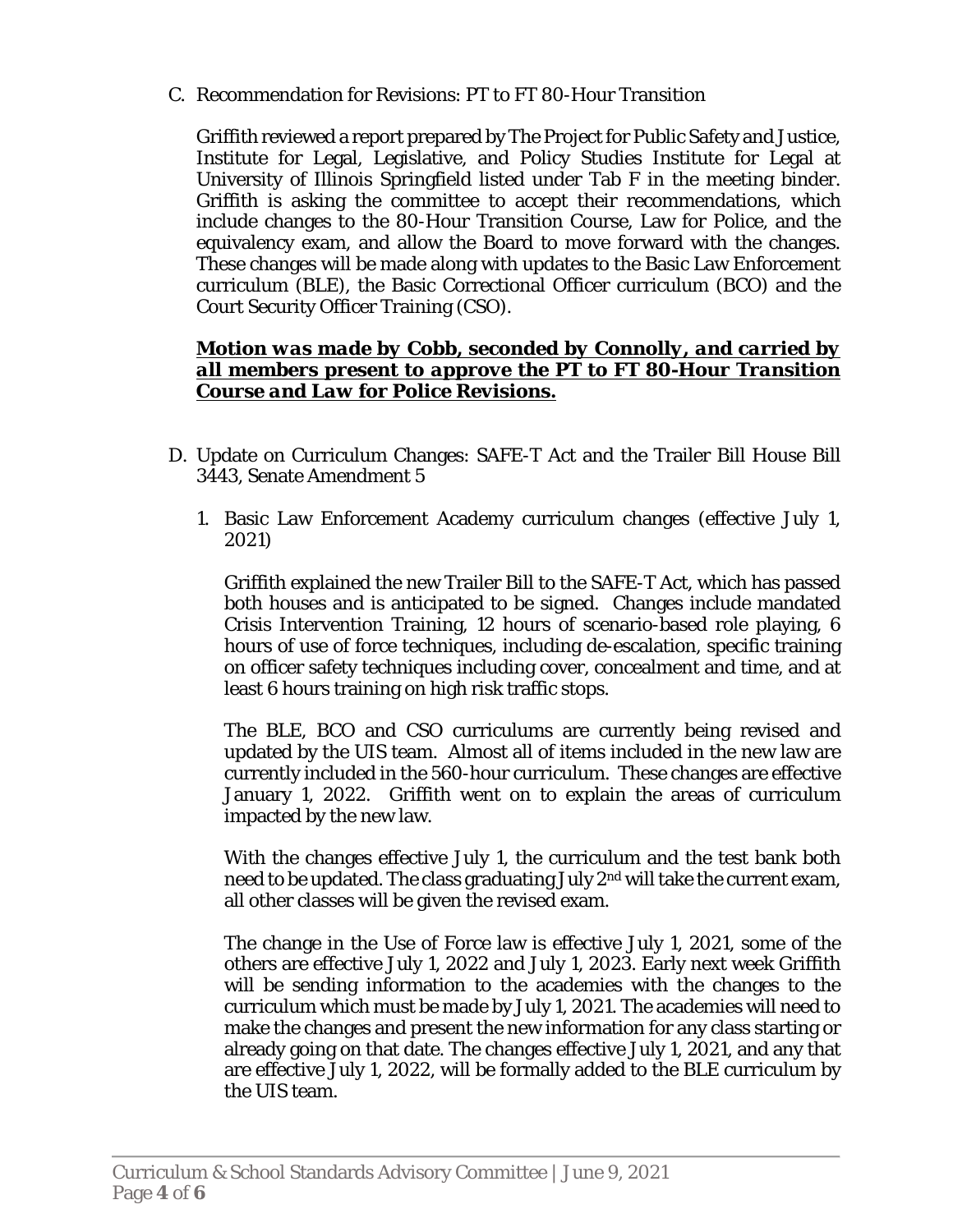Cobb asked if the Board was going to publish the basic training information so departments can review it. Griffith stated a summary will be made available.

Neukirch asked if de-escalation training is only available after one year of employment, and if so, will this change with the new law. Griffith stated she was not aware of any such requirement. More will be added to the curriculum so recruits will be exposed to additional hours of de-escalation. Cobb asked if Neukirch was referring to the CIT mental health portion of de-escalation. Keigher explained that CIT has a two-year employment requirement past the date of certification so officers have street experience before they undertake the 40-Hour full CIT course, but other de-escalation courses do not have this requirement.

2. Changes to the In-Service Mandates

Griffith moved on to in-service mandates. The Trailer Bill changed the effective date of the mandates to January 1, 2022. This additional time allows for updates to be made to the training guidelines and to make necessary changes to LETM to track hours. The Trailer Bill clarified some of the updated mandates and they set a goal of 30 hours every three years.

E. Electronic Testing

Keigher spoke to the use of electronic testing, and stated he is making progress with the procurement team to enter into an agreement with a state university to establish an electronic testing program. He hopes to have an update by the September Board meeting.

F. Court Security Training – Special training for newly authorized Appellate Court Security Officers

Keigher spoke to Court Security training regarding Senate Bill 337 which recently passed and is awaiting the Governor's signature. This bill affected only the Supreme Court Marshals office, who recently came to us to see if their employees can become Court Security Officers. We expect this bill will be signed and these officers will need the Court Security Course before the UIS updates go into effect.

# **VII. NEXT BOARD MEETING DATE AND LOCATION**

 June 10, 2021 Springfield, Illinois